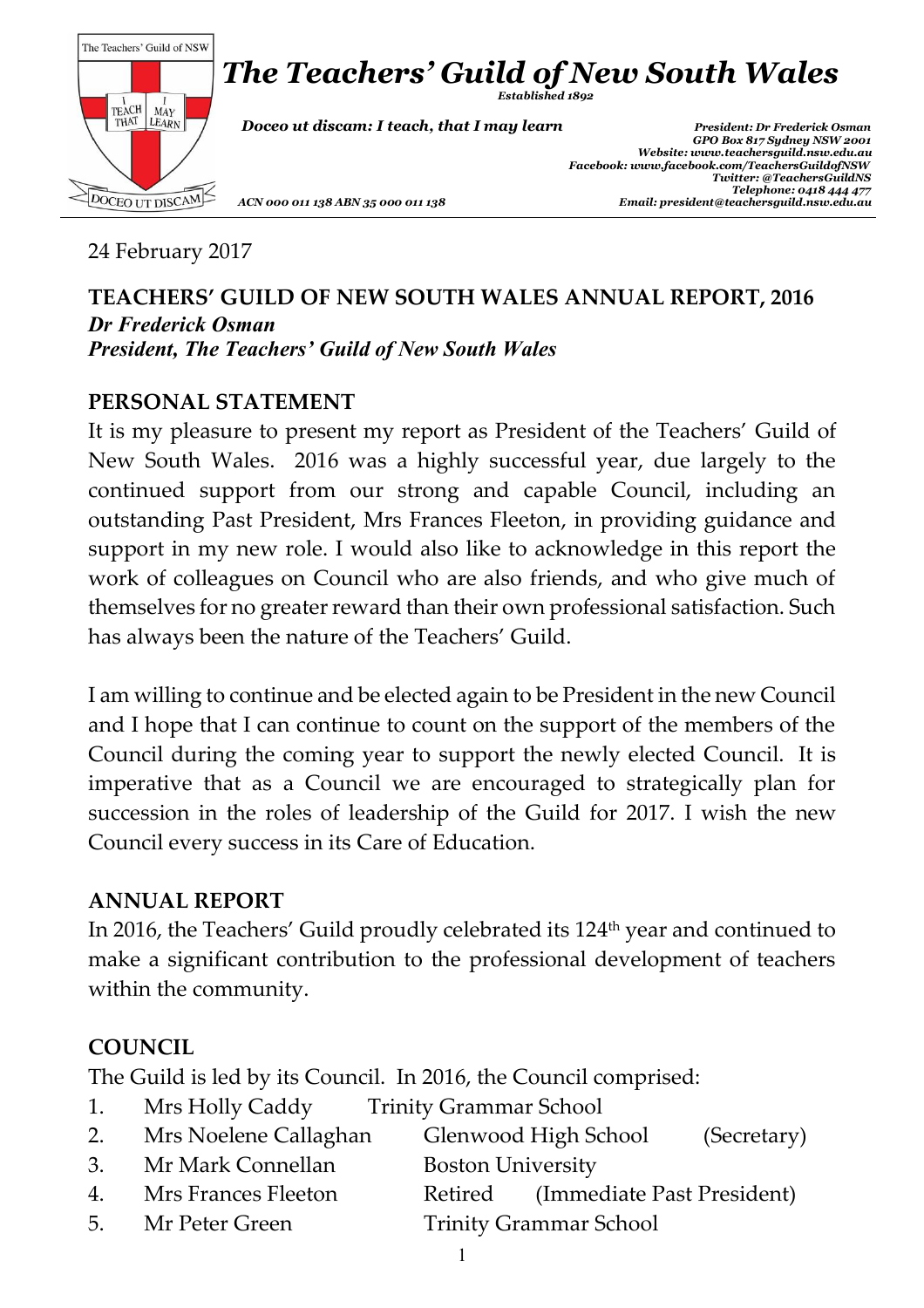

6. Mr Alan Harper OAM Retired (Treasurer) 7. Mr Arch Humphries Trinity Grammar School 8. Mr Tom Mae Trinity Grammar School 9. Dr Frederick Osman Trinity Grammar School (President) 10. Ms Erin Mackenzie Macquarie University (Editor of the Proceedings) 11. Mrs Sophie Poisel Queenwood School (Vice-President)

# **FINANCIAL ACCOUNTS**

Our Treasurer, Mr Alan Harper OAM has undertaken the management of the Guild's accounts with dedication and a distinctive eye for detail. The accounts have continued to show assets that we can draw upon to enable the Guild to deliver our various programs. Our Accountant has managed the accounts well this past year.

#### **MEMBERSHIP**

Our membership has continued to remain fairly static and despite the Council resolving to explore ways to expand our membership base by offering both Corporate and Student membership levels in addition to regular membership, it would appear that these changes have had some impact on the overall membership numbers especially with Honorary Fellowship awards in increasing our Membership profile amongst key educationalists. Following on from previous years, I wrote to each of last year's Award winners inviting them to join Council, with a positive response. We value the continued support of our members and their ability to inform others about the Guild's offerings each year, yet this has not translated into any significant increases in our membership.

The membership fee for all levels of membership remains the same for 2017, but with additional venue hiring costs, this may need to be reviewed for 2018.

Our membership has remained quite static and the Council resolved to explore ways to expand our membership base by continuing to offer both Corporate and Honorary Fellowship membership levels in addition to regular membership. For our functions, incentives were offered for early bird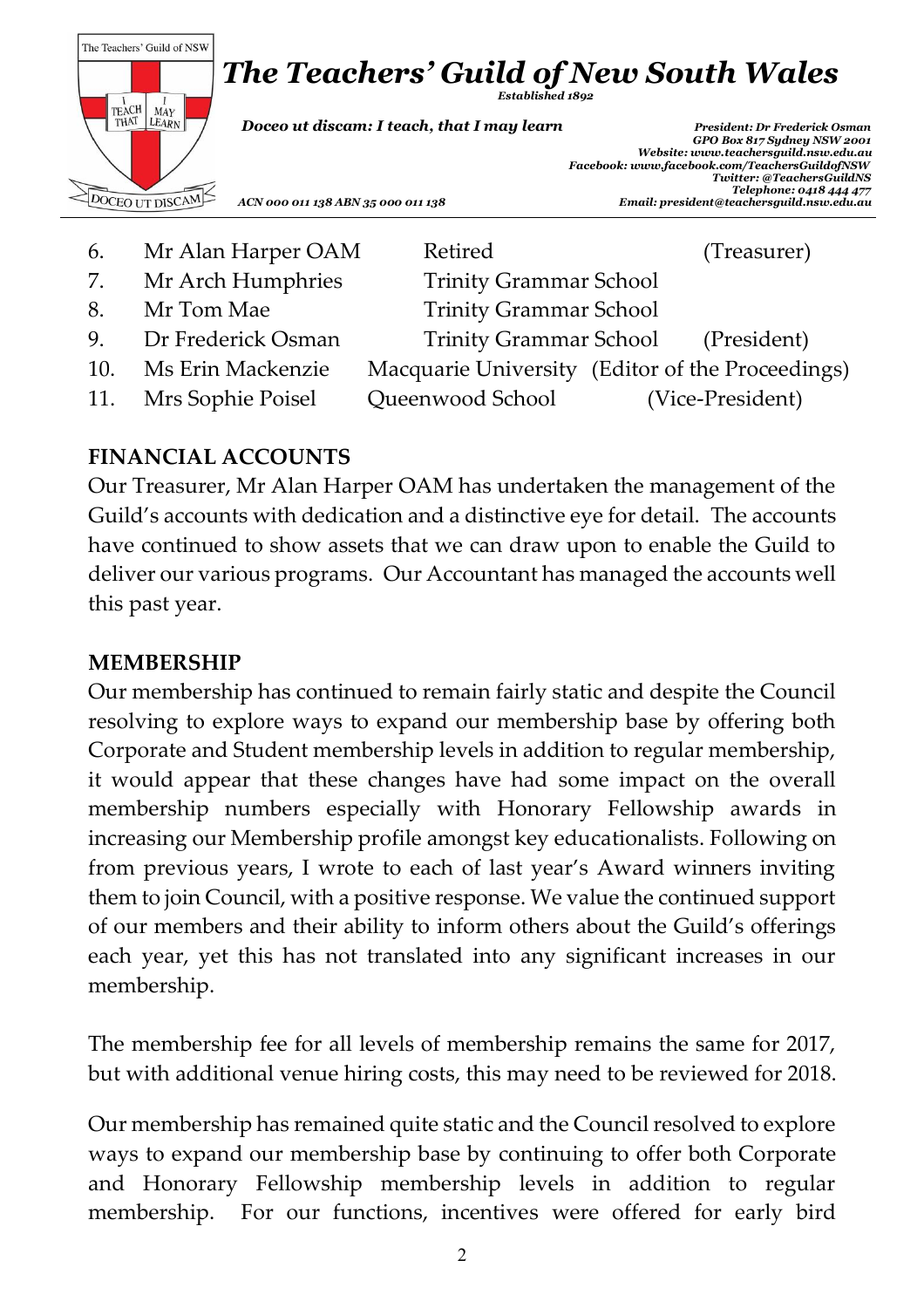

registrations and group registration in an effort to entice more corporate groups attending. The Guild continued to communicate more by email to our members to reduce costs and facilitate more effective communication, especially with our younger members. This proved effective and beneficial in bringing the Guild's offerings to more individuals in the educational community.

It was with much sadness that we learnt of the passing of two of our esteemed members in February this year. On Friday 5 February, Roderick West AM was farewelled at Trinity Grammar School at a funeral service that was attended by many educators and academics. Later in the month, on Tuesday 16 February, Phyllis Evans MBE was honoured with a Requiem Eucharist at St James' Church in the city. The Guild also marked with sadness the passing of Miss Joan Goff on Thursday 22 December 2016. Joan had been a member of the Teachers' Guild for many, many years, and had continued her membership throughout her lengthy retirement, until illness necessitated her resignation. These amazing educators will be sorely missed by Guild members and remembered for their contributions to and support of the Guild. More will be detailed of their contributions in the upcoming issue of *Proceedings*.

# **PROGRAMME FOR THE YEAR**

The challenge each year for the Council is to plan a varied programme that provides professionals in Independent schools with a choice of events that reflect current educational issues. Each year the Guild evaluates what changes should be made to our current programmes to further meet the needs of our audience.

In 2016, the Guild proudly celebrated its 124th year and continued to make a significant contribution to the professional development of teachers within the education sector. In March, the Guild was honoured to have the expertise of Dr David Bennett at our first seminar. Dr Bennett drew on his experience and knowledge as clinical professor of adolescent medicine and clinical programme director at the University of Sydney on the relevant and vital topic of developing resilience and maintaining the wellbeing of our youth.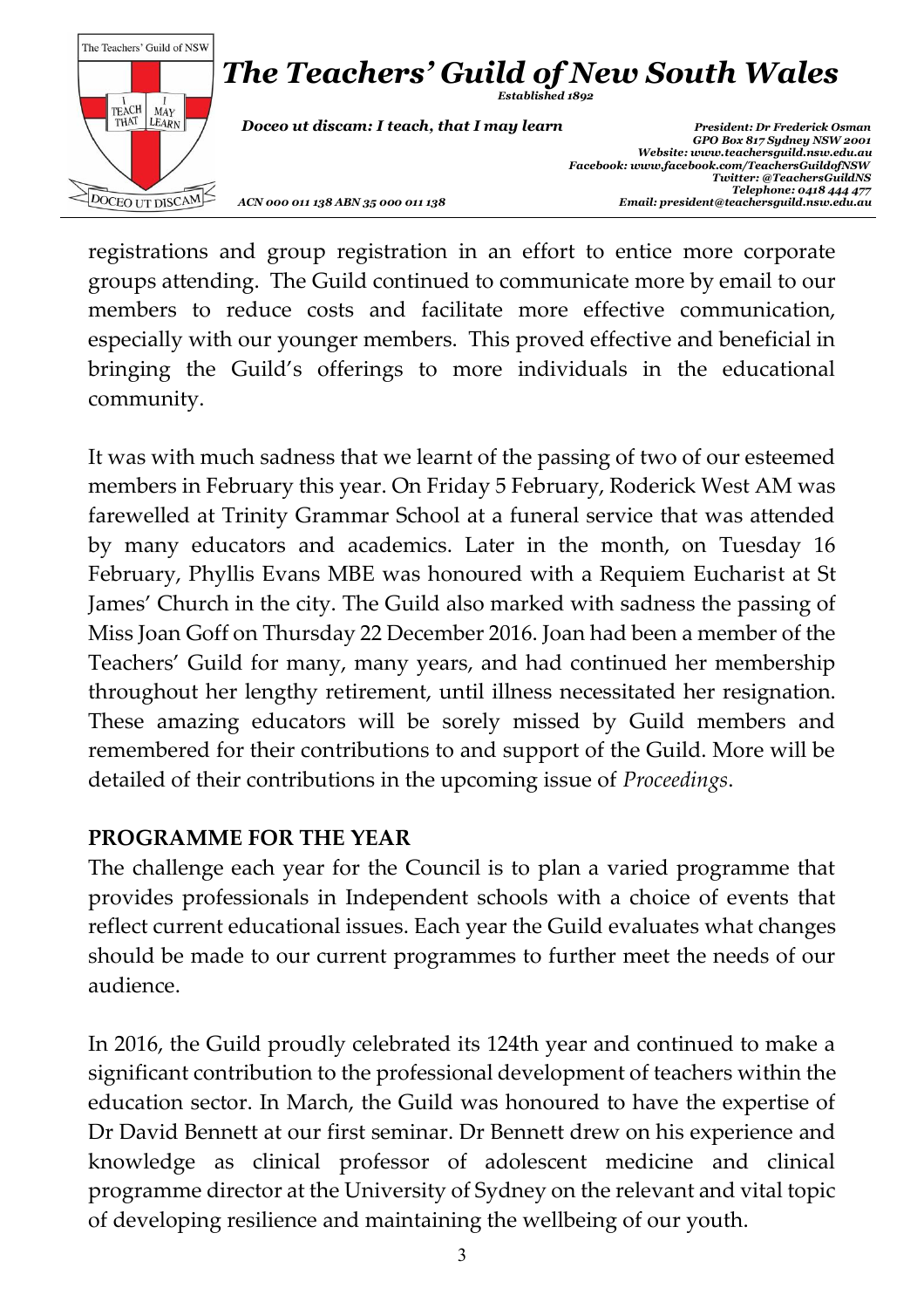

On Wednesday 4th May, Gifted Families Support Group Inc. (GFSG Inc.) and the Teachers' Guild of New South Wales co-hosted the event 'Spotlight on Schools in Gifted Education within Primary and Secondary sectors'. As a result of this event, it is envisaged that the GFSG and the Guild will host a one-day Gifted Awareness Forum for Educators on the 18<sup>th</sup> of March 2017. The Forum will provide a unique platform for all educators to network as they engage in best practice application for gifted learners within their chosen field.

In 2016, the Guild hosted a number of Board of Studies, Teaching and Educational Standards NSW – formally BOSTES, now NESA - Maintenance of Accreditation Presentations at various schools, including Glenwood High, Macarthur Anglican, Redeemer Baptist and Hunter Valley Christian College. The sessions included information on "What is likely to happen in 2018 and what existing teachers should be doing to prepare". The sessions were very engaging and offered insights and important information to help teachers to inspire lifelong learning in students, further improve the status of the teaching profession and gain recognition for the invaluable role teachers' play in the community.

On Monday 1st August, the Guild launched a new format for the Guild Research Award Presentation Evening. The evening was an opportunity to give teachers and post-graduate students an opportunity to present their research work to a learned audience in the friendly environment of a school setting. The evening was highly successful with seven different research presentations being submitted for consideration. Thank you to those Councillors who assisted the President in running the event: Tom Mae, Arch Humphries, Erin Mackenzie, Peter Green and Sophie Poisel. Thanks also to our esteemed Judging Panel of:

| Professor Andrew Martin (Chair) | University of New South Wales        |
|---------------------------------|--------------------------------------|
| John Kennedy                    | St Andrew's Cathedral School         |
| <b>Rick Stevens</b>             | Loquat Valley Anglican School        |
| Sharrda Shah                    | Transform Education, Founder and CEO |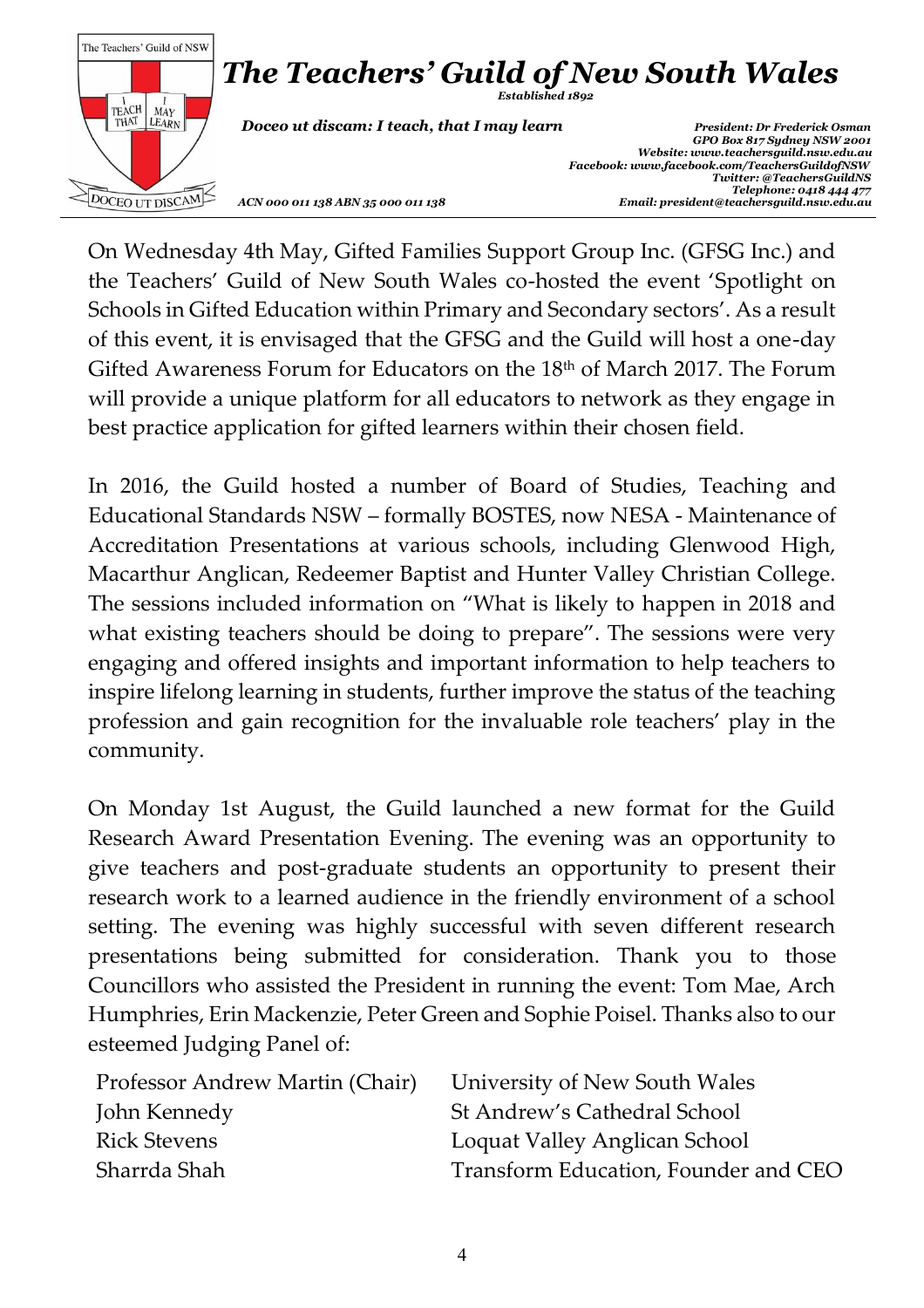

The quality of the presentations was outstanding and the panel had a long and difficult task in judging the different and varied presentations because of the broad content and diversity of the subject matter. The final outcome of the Panel's deliberations are:

| <b>Rosalind Walsh</b> | Winner of Research Award (\$1000)         |
|-----------------------|-------------------------------------------|
| Manoj Chandra Handa   | <b>SMART Teachers' Award (\$500)</b>      |
| Joanne Kirby          | Highly Commended Co-Op Book Prize (\$250) |
| Kristopher Wrona      | Highly Commended Co-Op Book Prize (\$250) |

Each recipient received a framed Certificate at the Awards Dinner. The 2016 Research Awards have been benefited from generous sponsorship by SMART Teachers and the University Co-op Bookshop.

The Guild also hosted a successful Principals' Network in building positive frameworks for our educators to respond to school challenges on "How can school leaders use positive frameworks to respond to the challenges facing education?" Attendees from schools, associations and industry engaged in healthy debate and discussion around best practice in education and the benefits of connecting students to their talents to create holistic learning centres focused on the individual.

Thank you to Kathryn Taylor from Turning Point Consulting and Darren Cox from St Philip's Christian College in Cessnock, who helped host the event and openly shared their inspiring journey addressing the many and varied challenges of a rapidly expanding school in a regional location through strengths-based leadership.

Our Annual Dinner was attended by more than 70 guests, and saw the Guild's suite of prestigious awards presented. These included Presentations for Excellence in Teaching given to a number of outstanding young colleagues; and our Research Award. Each year, the Awards are given in honour of an educator of great standing, who also has a Teachers' Guild Connection. This year we were delighted to honour Mrs Denise Thomas AM FACE FTGN, who has been actively involved in education for nearly fifty years as a teacher and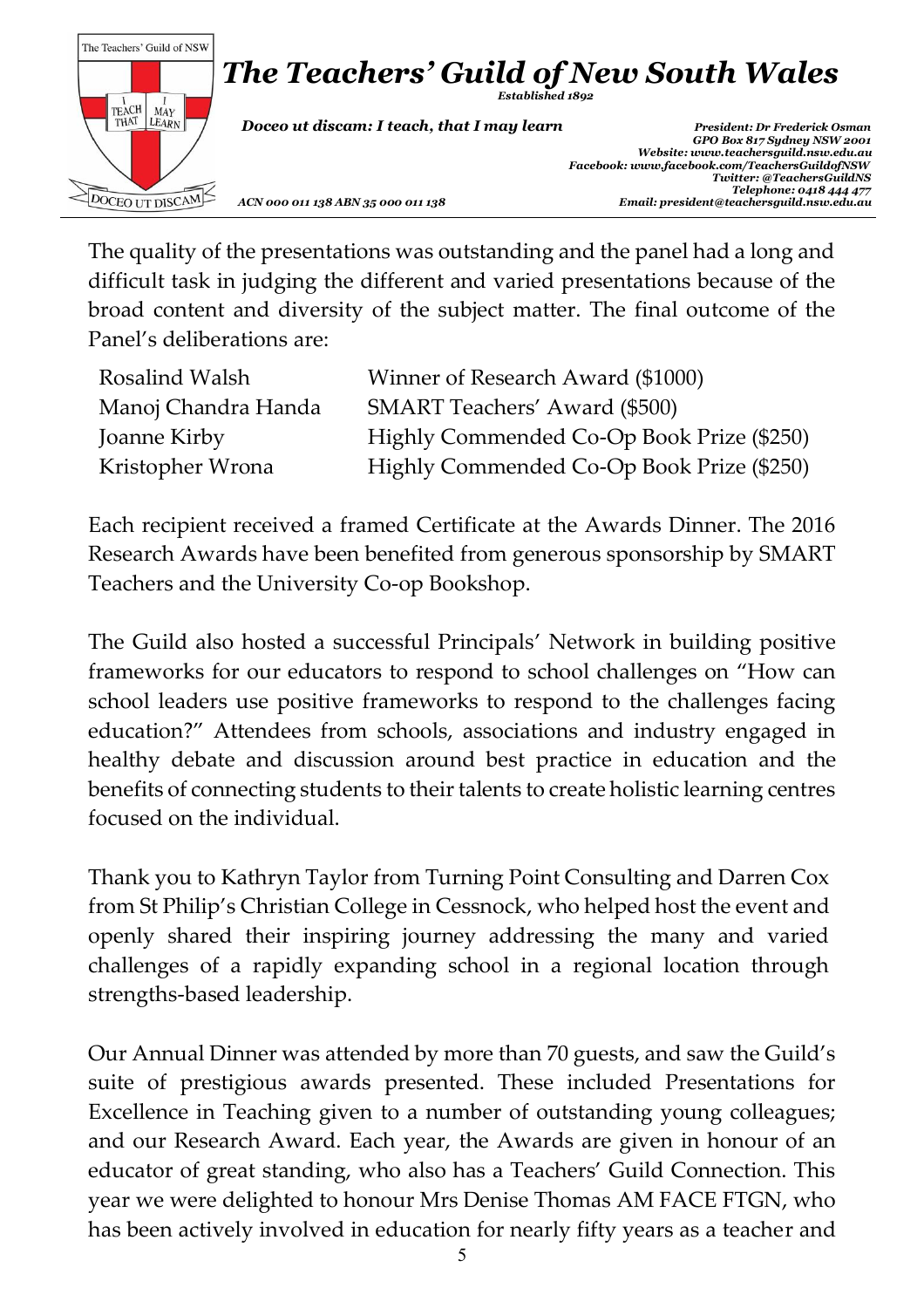

administrator with particular interest in the education of girls. Mrs Thomas' address took us back to the early days of education in NSW, and the key role played in this by the Guild.

Prior to the Awards evening, a number of applications for each of the awards presented had been thoroughly screened and interviews had been undertaken to determine the awardees. I wish to express my sincere thanks on behalf of the Teachers' Guild to all the people who generously gave of their time to ensure these processes were undertaken. Thanks to the members of the Committee who offered to chair the two panels – Sophie Poisel (Primary) and Tom Mae (Secondary). The Guild also thanks Christine Mae, Rick Stevens and Frances Fleeton all of whom helped on panels and in the interviewing of the candidates.

In an unprecedented decision the Junior Division award was shared between *Emma Pracy* from St John's Junior School, New England Grammar School and *Emma Smith* from Snowy Mountains Grammar School. The outcome for the Secondary Division was unanimous with the winner *Rachel Dibden* from William Carey Christian School.

The Teachers' Guild was supported once again, by the University of Sydney's Master of Teaching programme in selecting a suitable candidate to award a scholarship in recognition of the high level of teacher training the University of Sydney provides. We congratulate *Adele Turnbull* on being selected as the Guild Scholarship winner for 2016. Adele received a cheque for \$1000 and a framed Certificate at the Awards Dinner. I would like to thank Mr Tom Mae and Mr Arch Humphries who offered to interview the shortlisted candidates at the University of Sydney.

The Guild takes pride in its ability to acknowledge the skills these early teachers have developed and wishes them every success in the future. We also acknowledge the support that is offered to these teachers by their families, friends and colleagues, many of whom attended the Annual Dinner. The Guild must also acknowledge Mr Milton Cujes, Headmaster of Trinity Grammar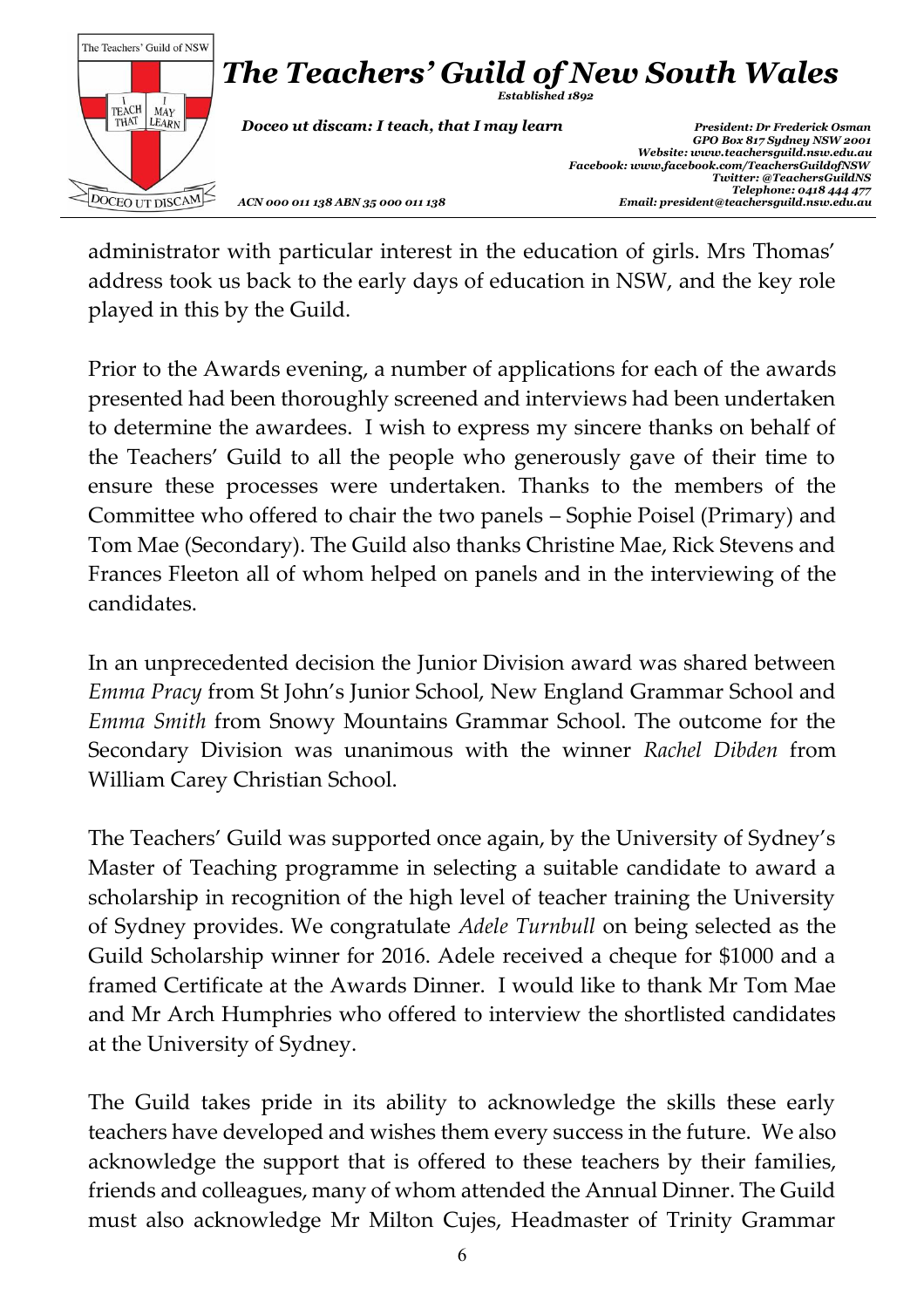

School, for his ongoing generosity and willingness to provide Trinity Grammar School for many of the Guild's programmes during the year. This is greatly appreciated.

The Honorary Fellowship (HFTGN) awards continue to increase our Membership profile. We congratulate the following members on being awarded Honorary Fellowship in 2016

| Mr Darren Cox                | St Philip's Christian College in Cessnock |
|------------------------------|-------------------------------------------|
| Mr Milton Cujes              | <b>Trinity Grammar School</b>             |
| Dr Lloyd Charles Samuel Dawe | PLC Sydney                                |
| Mr Colin May                 | Italian Bilingual School                  |
| Mr Ian David Moore           | <b>Trinity Grammar School</b>             |
| Mrs Judith Pilch             | Meriden School                            |
| Dr Kenneth Silburn           | Casula High School                        |
| Mrs Kathryn Taylor           | <b>Turning Point Consulting</b>           |

The Council has pleasure in presenting Life Membership (FTGN) of the Teachers' Guild of New South Wales to Mrs Irene Holt and Mrs Deryn Smyth, who both have had extensive, long-term involvement in the Teachers' Guild of New South Wales.

Mrs Holt served with integrity and distinction on the Council since she first joined in 2004. From 2007 until 2009, she served as a Trustee for the Gurney-Souberian Trust Fund and was part of the process in redirecting its future use. In 2007, she also undertook the role as the Guild's Treasurer until 2011. During this time as Treasurer, she sought to ensure that the Guild's corporate accountability was met as it launched its various events. Mrs Holt has always ensured that the Guild met its financial responsibilities. She was a creative and well informed member of our Council and the Guild prospered under Mrs Holt's influence in the roles she undertook. In recognition of her outstanding commitment and contribution to the Teachers' Guild of New South Wales, Mrs. Irene Holt has been awarded with Life Membership.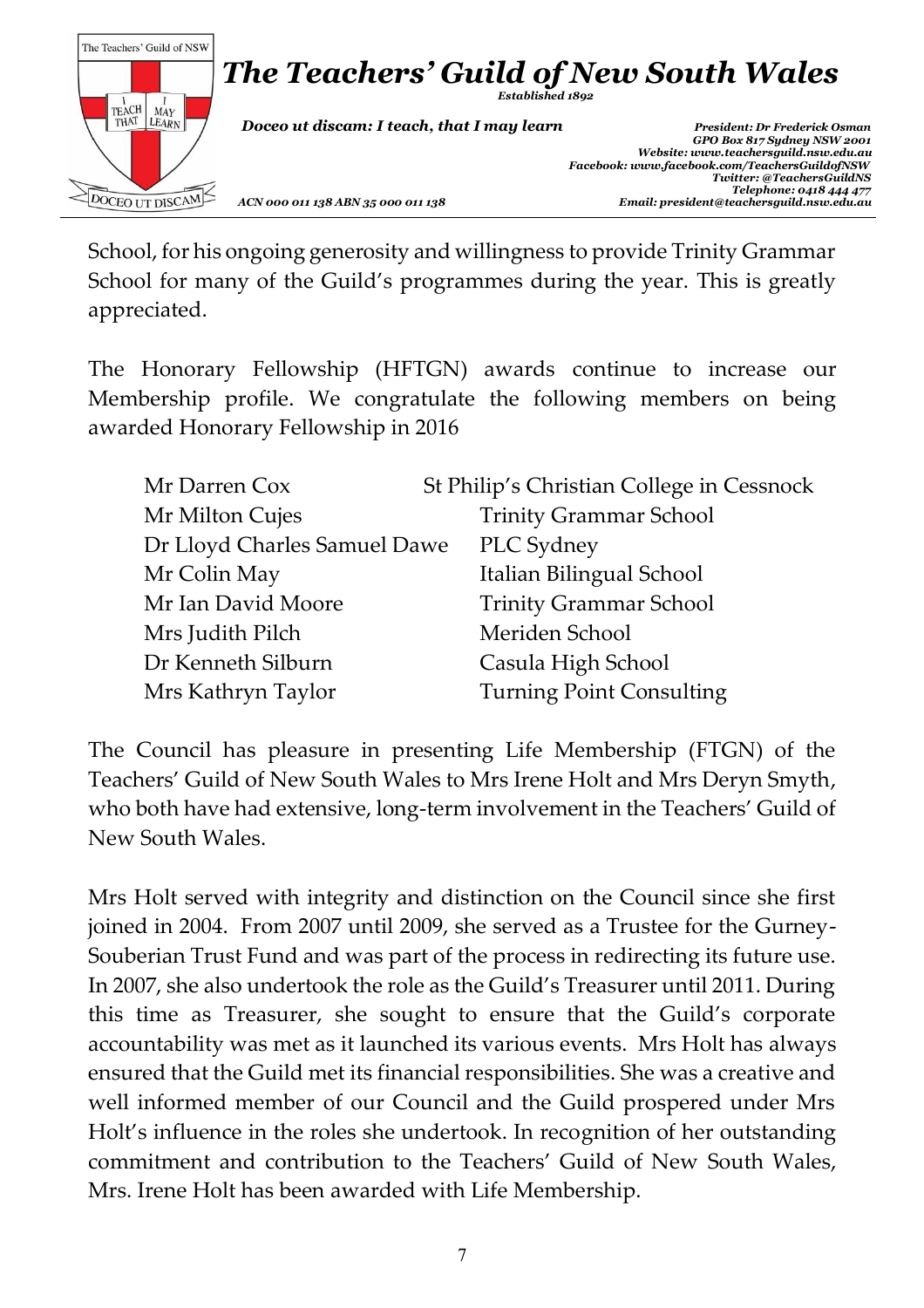

Mrs Smyth served with honesty and discernment on the Council since she first joined in 2002. From 2004 until 2009, she was a Trustee for the Gurney-Souberian Trust Fund and was part of the process in redirecting its future use. Mrs Smyth was the Guild's Vice President from 2003 until 2011 and contributed to several annual professional development events in relation to staff induction which were valued highly by schools. Mrs Smyth has always sought to provide professional development opportunities to educators at all levels of their development and to expand the Guild's presence within Independent schools. She was an imaginative and knowledgeable member of our Council and in the roles she undertook the Guild advanced under her influence. In recognition of her outstanding commitment and contribution to the Teachers' Guild of New South Wales, Mrs. Deryn Smyth has been awarded with Life Membership.

On Monday 14th November, the Guild held its 2016 World Teachers' Recognition Awards Celebration at the beautiful venue of the Pennant Hills Golf Club. The World Teachers' Celebration is an occasion when we celebrate and acknowledge the achievements of our teachers in an increasingly complex, multicultural and technological society. The Guild greatly admires the commitment of all teachers to the enhancing of their professional knowledge, improving teaching practice, engaging with their students and developing ongoing relationships with the wider community. More than 65 guests gathered to celebrate the presentation of this year's awards that included hearing from our distinguished guest Mr. Terry O'Connell OAM, Australian Director for Real Justice – speaking on the topic Restorative Practice: Relationships, Teaching and Learning. Congratulations to all award recipients who were presented with their Certificates and Awards and who have made a wonderful contribution to their school in advancing the education profession.

#### **World Teachers' Recognition Awards**

| Mark Anderson   | Redfield College                     |
|-----------------|--------------------------------------|
| Harriet Carroll | Kambala School                       |
| Joanne Furnari  | Our Lady of Mercy College, Burranear |
| Alisha Hughes   | Kambala School                       |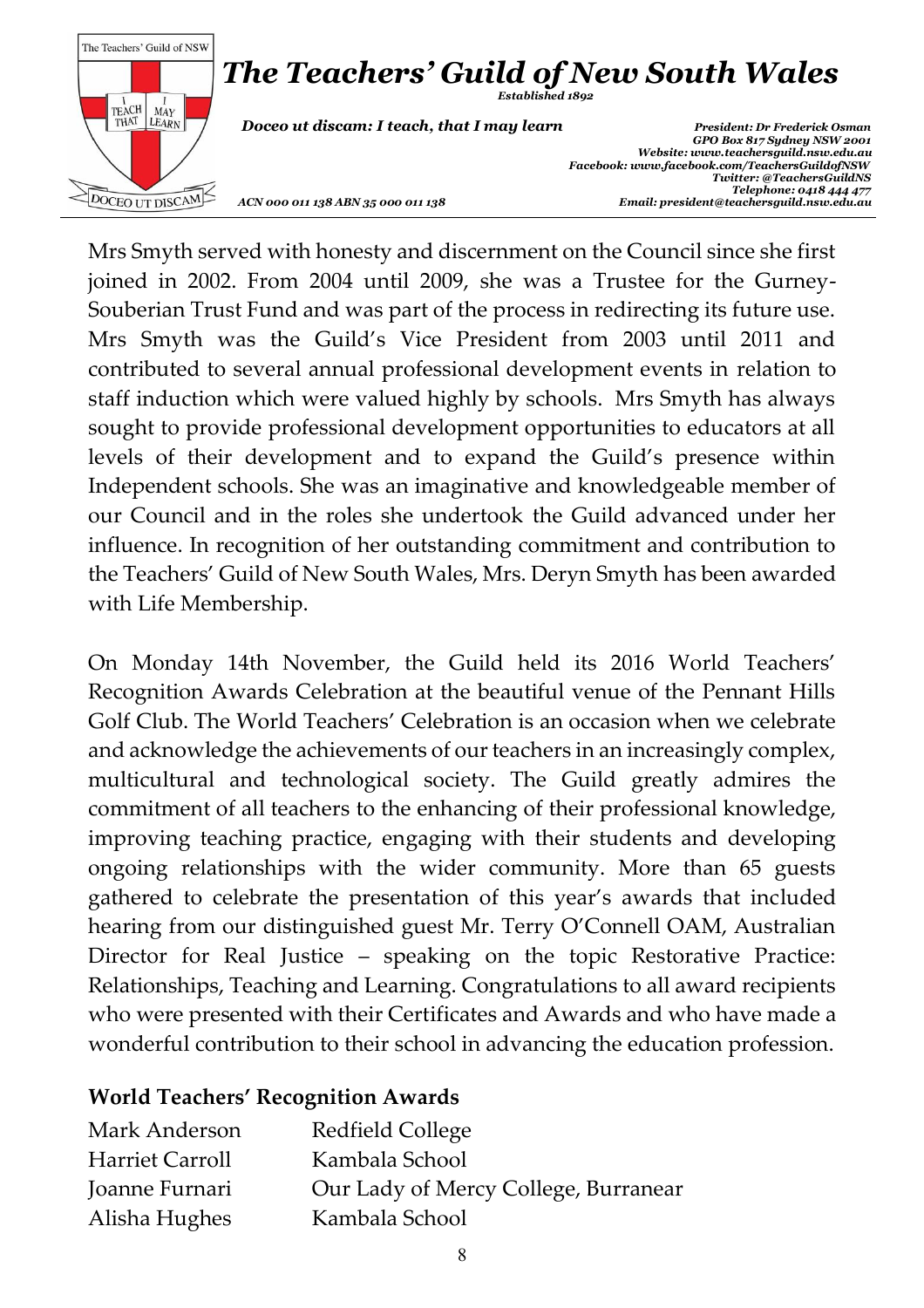# *The Teachers' Guild of New South Wales*



*Established 1892*

 *Doceo ut discam: I teach, that I may learn President: Dr Frederick Osman*

 *GPO Box 817 Sydney NSW 2001 Website[: www.teachersguild.nsw.edu.au](http://www.teachersguild.nsw.edu.au/) Facebook[: www.facebook.com/TeachersGuildofNSW](http://www.facebook.com/TeachersGuildofNSW) Twitter: @TeachersGuildNS Telephone: 0418 444 477 ACN 000 011 138 ABN 35 000 011 138 Email: president@teachersguild.nsw.edu.au*

Noosha Jalili Wenona School Brian Lyle Trinity Grammar School Greg McArdle Wenona School Erin Munn Trinity Grammar School Manna Ng **Nowra Anglican College** Jacky Pei Wenona School Priscilla Quintana Kambala School Rebecca Rodgerson Wenona School) Kate Sonter St Catherine's School Louise Tsikrikas Wenona School

We finished 2016 with an exceptional visit to learn about the educational programmes available from the Sydney Theatre Company in Walsh Bay. Participants were enthralled by the behind of Scenes of the backstage tour of the wharf, their professional appetites whetted by the glimpse we had of the excellent offerings. The Guild will plan to continue these after-hours visits to educational facilities in 2017.

As the year drew to a close, the final function was our annual **Christmas Celebration**, held on Saturday 10 December at the generously donated Boston University Building. All Councillors were invited to celebrate another successful year with good food and excellent company.

# **PROCEEDINGS OF THE TEACHERS' GUILD OF NSW**

*The Proceedings* has been collated during 2015-16 and will be released to members in March 2017. My special thanks are extended to Ms Erin Mackenzie who has worked diligently to modify and prepare material for this upcoming publication. I would also like to acknowledge the efforts of Mrs Frances Fleeton, who has spent time proof reading the document so it can be ready for the forthcoming issue.

# **GUILD ARCHIVE**

It is appropriate to acknowledge and thank Mr Rick Stevens and Mr Tom Mae who have undertaken the role of collating much information to bring the Guild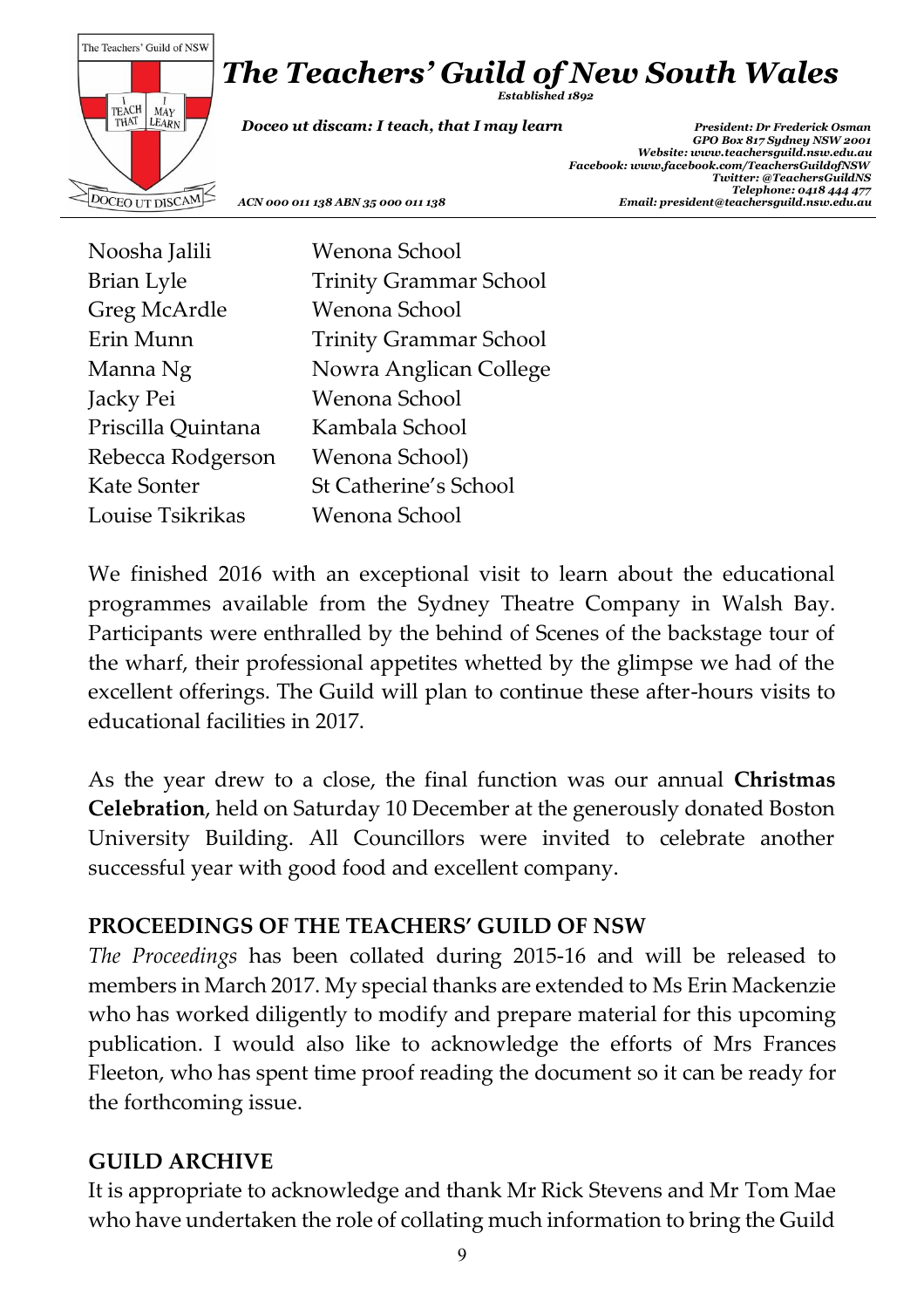

Archive up to date. Mr Mae with the assistance of Mr Stevens has produced an updated summary document of key office bearers and roles within the long history of the Guild and this is now available to view on our website.

# **WEBSITE REVIEW**

Mrs Noelene Callaghan has continued to work tirelessly to steadily review and update our website throughout the year, seeking advice from other Councillors. The new look and easier access to sections is now available for our members and other interested educationalists. I wish to personally thank Mrs Callaghan for this work and the expertise that she has shown in redeveloping our website and for her continued support of this vital level of communication for the Guild.

The Guild's presence on social media sites – LinkedIn, Twitter and Facebook has had a steady increase throughout the year, with a strong following on LinkedIn, in particular. These forums remain vital for our members to keep in touch with our events, as well as providing a network by which educational comment can be made on current issues.

The Council determined at the beginning of 2016 that the newsletter would be issued twice per year and its content would form a basis for the forthcoming issue of *The Proceedings*.

#### **NEW VENTURES**

In 2016, we continued to develop a Sub-Committee structure to enable small working parties to work towards a number of the Guild's activities. The aim of this initiative was to mentor newer Councillors in the tasks to be undertaken and ultimately involve more Councillors in the work of the Guild. I would like to thank the Convenors – Mrs Callaghan (Publications/Website/Marketing), Mrs Caddy (Guild Educators Network) and Mrs Fleeton (Awards).

To enable printing and mail out costs to be budgeted and to guarantee good quality publications, the Guild engaged the services of Snap Printing at Burwood. This has enabled our printing and mail-out of various materials to have a professional look at a reasonable cost. While our mailing lists have been